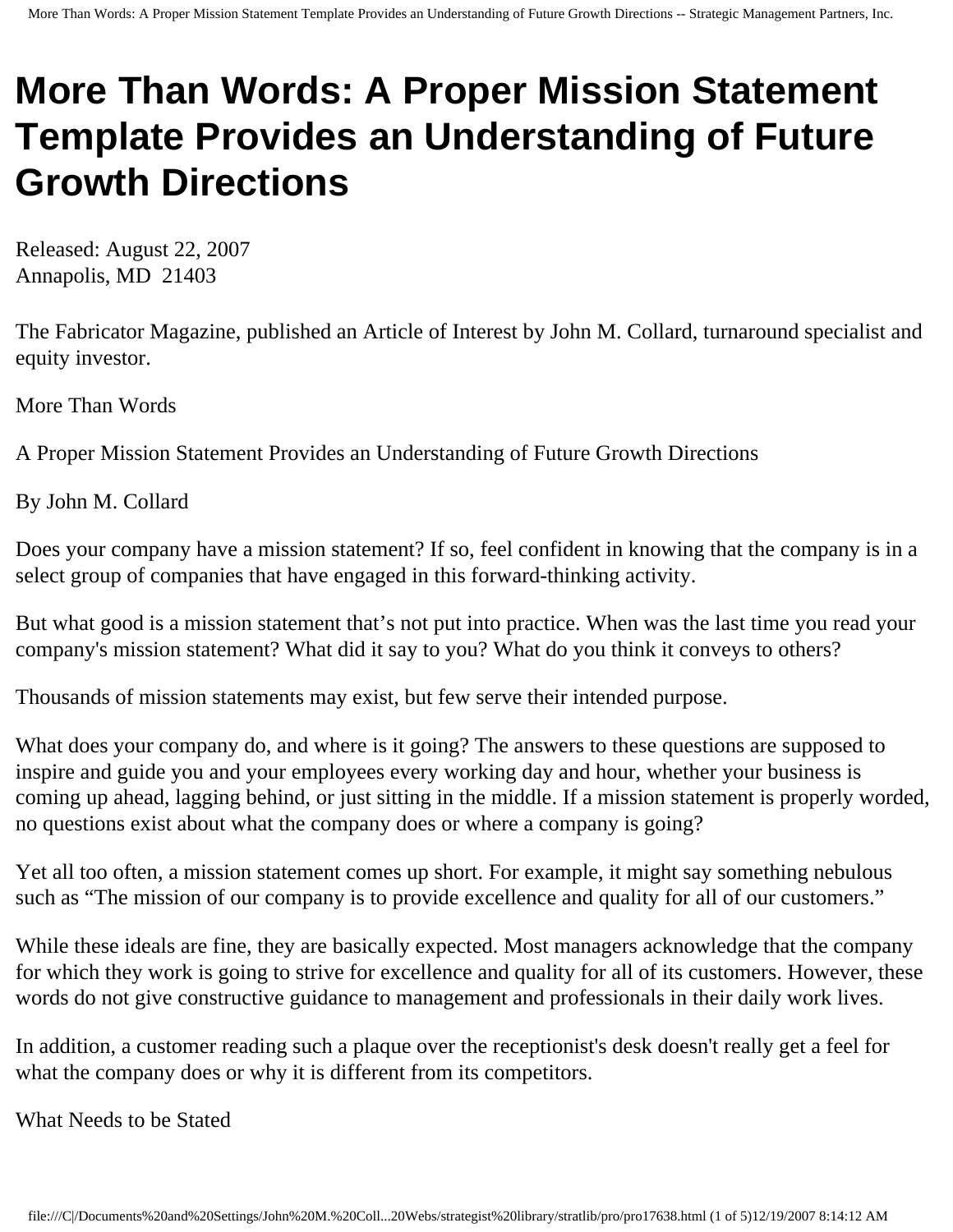More Than Words: A Proper Mission Statement Template Provides an Understanding of Future Growth Directions -- Strategic Management Partners, Inc.

Again, where is your company going? This is its mission.

When this question isn't adequately answered, the company is off to a bad start. Without knowing, the management team may have signed a death warrant. When the "rudder" is left untended, only fate can guide the course of the company. Usually you end up on a reef of troubles wondering what happened.

A good management team needs to set a course with goals that can be realistically attained, that can be accomplished within allotted time frames, and that can motivate people to keep pushing forward. Setting such a course is an arduous task. It means work and a lot of it. It means risk; the company leadership needs to state the company's direction. It means leadership. Someone has to make a decision about the company's direction, have the conviction to follow it, and convince others as well.

How to State It

The role of the mission statement is to provide the planning team, management, employees, and customers•all stakeholders•with an understanding of future growth directions. Lets look at a template to cover what should be included. Somewhere in its body, it should include the following six components:

1) Product/Service Definition. What does your company do or provide?

Example: We will offer (specific products/services) that are positioned to (special benefit to be gained) and will be focused at (definition by line, scope, or positioning).

Products and services should be defined in terms of how they are positioned to serve and benefit the customer. Breadth of product line, attributes, price, quality level, and any product classification should be included.

How will you contribute to fulfilling the customer's mission? Limit the extent of the offering to focus on what you do very well.

2) Technology. How will your company deliver its services?

Example: We will use (define technologies to be used) to provide our services.

Choose technologies you understand and are capable of offering. This is critical to setting an effective business development strategy.

Here is where you begin to set the company's product apart from the competition, and from areas of business where you don't belong. Actually providing an array of multiple technologies can involve increased investment and a risk of diluting effectiveness, commitment, and impact because dollars and resources are going elsewhere. Conversely, complimentary technologies theoretically can improve skill sharing amongst a large group of employees and improve customer service because employees are better equipped to tackle a variety of situations.

3) Levels of Vertical Integration. How much will we do?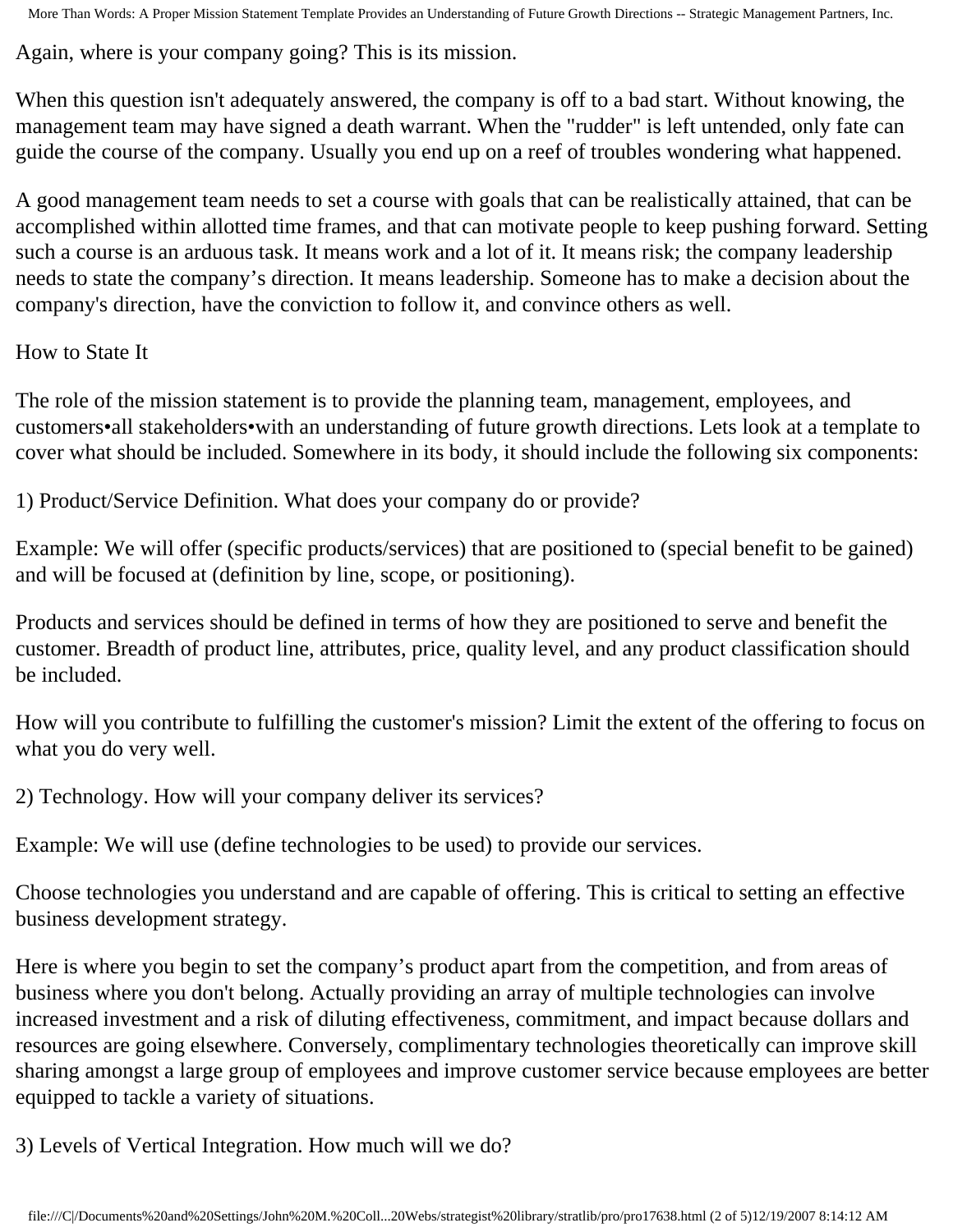Example: We will provide (stages in the life cycle offering)designed to support (degree of penetration to satisfy the customer's entire need).

You can't be all things to all people. Resources will not allow it. Also, it's not good business sense.

Define which elements of the customer's requirements will, and will not be satisfied. This effort will indicate where you need to develop new products, seek partners, or avoid competing. Plan how products and services will support changing customer dynamics, and how you will stay abreast.

4) Generic Customer Need. Why will they buy?

Example: Our products and services will satisfy (what important customer demand or necessity).

What is the customer trying to accomplish? By defining generic needs you can identify future growth directions, which have a higher-than-normal probability of being funded and carried out.

If the need is greater than you can currently offer, you clearly define areas where you may want to augment capabilities or where strategic alliances may be necessary.

5) Statement of Direction or Market Definition. Who will we sell to? Where are they located?

Example: Our main thrust will be dedicated to the (market definition or segmentation).

The key here is to focus on where you are and where you are going to aim marketing efforts. Which specific customer groups or segments and geographic territory will be served or not served?

This section of the mission statement enables the development of different strategies necessary to address multiple directions, yet accommodate common goals.

6) Distinct Competencies. Why will they buy from us?

Example: We will develop and maintain unequivocal qualifications in (which areas), which will yield (specific capabilities). We commit to (level of expertise to set us apart)to remain recognized as an expert in (what we do better than anyone else).

Define and focus on those special abilities that set you apart from the masses. Competencies will command the higher profit and cash flow margins.

What do you accomplish that the competition cannot? What areas do you need to invest in to maintain your advantage? This is the most important thinking of all.

In the mission statement, address how the distinct competence will differentiate you and how customers should recognize the competence. Discuss how to bring these competencies to the customers' attention.

A Much Better State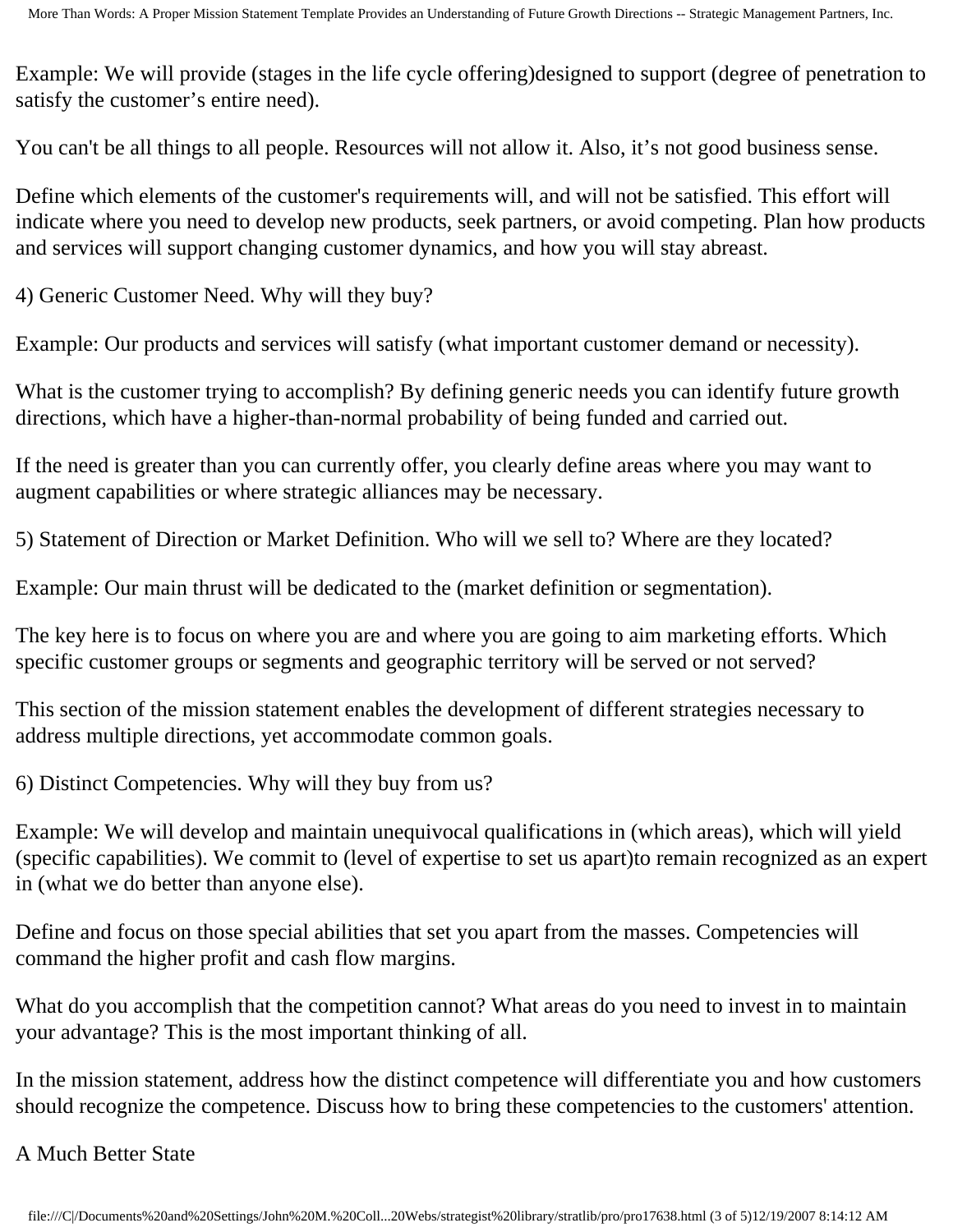Only after developing a comprehensive matrix describing the relationship of these six elements for each product or service that you offer will you have properly completed a good mission statement. When that's accomplished, you will have a statement of direction that has substance. It's a statement that, if executed, can produce added value for the company.

Just remember that running a company without proper focus is a lot like driving while wearing a blindfold. In either case, you are predestined to an abrupt end.

Reference: [Library: More Than Words • Prepare a Proper Mission Statement](http://members.aol.com/stratlib3/fmawords.html)

[www.StrategistLibrary.com](http://www.strategistlibrary.com/)

[www.StrategicMgtPartners.com](http://www.strategicmgtpartners.com/)

## About Collard

John M. Collard, is Chairman of Annapolis, Maryland-based Strategic Management Partners, Inc. (410- 263-9100, [www.StrategicMgtPartners.com](http://www.strategicmgtpartners.com/) ), a nationally recognized turnaround management firm specializing in interim executive leadership, asset recovery, and investing in underperforming companies. He is Past Chairman of the Turnaround Management Association, a Certified Turnaround Professional, and brings 35 years senior operating leadership, \$85M asset recovery, 40+ transactions worth \$780M+, and \$80M fund management expertise to run troubled companies, and advise company boards, litigators, institutional and private equity investors.

## [www.StrategicMgtPartners.com](http://www.strategicmgtpartners.com/)

John M. Collard (John@StrategicMgtPartners.com) Chairman Strategic Management Partners, Inc. 522 Horn Point Drive Annapolis, MD 21403 Phone : 410-263-9100 Fax : 410-263-6094

[www.StrategicMgtPartners.com](http://www.strategicmgtpartners.com/)

More Information [Library: More Than Words • Prepare a Proper Mission Statement](http://members.aol.com/stratlib3/fmawords.html)

Courtesy FeaturesUSA.com